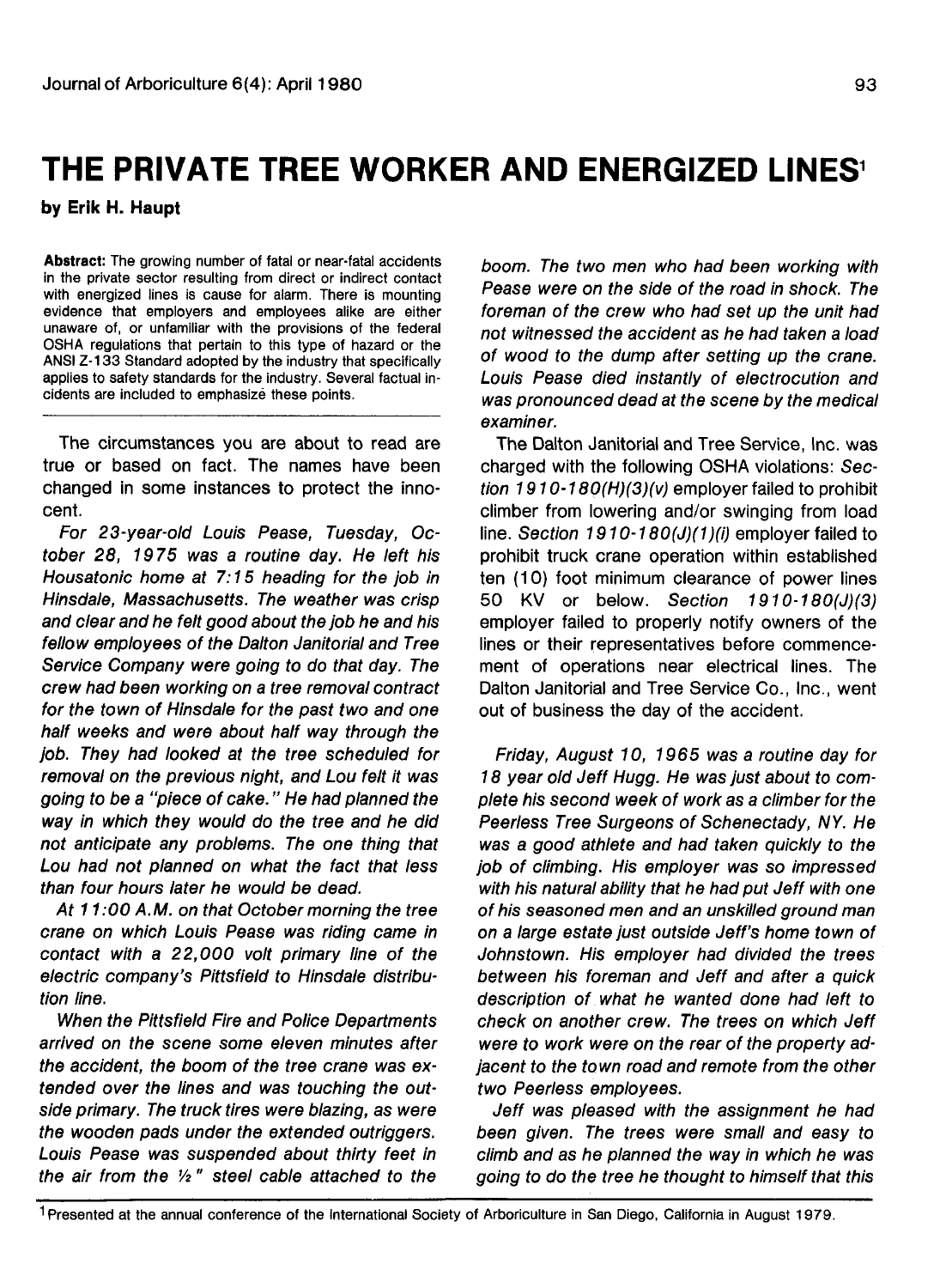would be another routine day. What Jeff had not planned on was the fact that five minutes later he would be dead. He had not detected nor was he familiar with the 4800 volt bare primary line that ran through the tree.

The following is a portion of the letter written by Jeff's mother to the American National Standards Institute on May 31, 1967: "Homeowners call well advertised tree experts to trim, treat or cut as necessary. Electric lines of varying voltages run across private property. Employees of horticulturists, landscape artists, arborists, tree experts or tree surgeons work near these lines. Certainly these workmen deserve the protection of the same safety rules as the thoroughly trained employees of a power company." This letter led directly to the writing and adoption of the Z-133 code of the American National Standards Institute.

For Ronald Black March 3, 1979 was also a routine day. He had been assigned by his employer to trim trees on property belonging to the British Embassy. The four man crew consisted of a foreman, assistant foreman, top climber and Black. Both foremen had worked for a (major) national tree service firm and were qualified line clearance tree trimmers. Although the representative of the company who had inspected the job had not detected the 7000 volt primary which crossed the property, Black and his foreman were not concerned with the line as they had previously spent time working around energized lines. At approximately 2:30 p.m. that day Black came in contact with the primary line as it passed through the tree in which he was working. He was rendered unconscious and for the next  $7\frac{1}{2}$  minutes was clinically dead as all body functions had ceased. The senior climber who was with Black extricated him from the line and lowered him to the ground. Within three minutes CPR was being administered and some seven minutes after the accident the first rescue team arrived on the scene.

Ronald Black regained consciousness after 48 hours and several days later it was determined that he had not sustained any brain damage. He returned to work on April 20th apparently none the worse for his near fatal accident. Action in this case is still pending but there is no question that he would have died were it not for the training and quick action of the other employees.

How do we relate these incidents to the private tree worker and energized lines? Dick Abbott has recently reviewed the revised ANSI Safety ty Standard and I would like to specifically identify those provisions that directly apply to the private tree worker.

The following is taken from the May 1979 National Arborist Association's Arbor Action news letter. Section 4.1 of the electrical hazards states that:

4.1 All overhead and underground electrical conductors and all communications wires and cables **shall be** considered to be energized with potentially fatal voltages and shall never be touched either directly or indirectly.

This includes fire alarm, cablevision, telephone and house drops, as well as utility transmission or distribution lines.

4.1.2 The system operators/owner **shall be** advised before any work is performed in proximity to energized conductors. This rule shall not apply to persons working on behalf of, or employed by the system.

"Proximity" is defined as 10 feet. Unless you are certain as to who owns the particular conductor you are concerned with, call the utility. They can always advise you as to whom to contact.

Under no circumstances can a tree worker operate within 10 feet of any electrical conductor unless a representative of the system owner/ operator has declared that the condition is safe.

House drops (the line from the utility pole to the house) and backyard lines are always a problem. The ANSI Standard further states:

4.2.1 A close inspection shall be made by the tree worker and by the individual in charge to determine whether an electrical conductor passes through the tree or passes within reaching distance of the tree worker before climbing, entering or working around any tree.

Not only should the company representative check before the job is undertaken but the field crew should always be conscious of and con